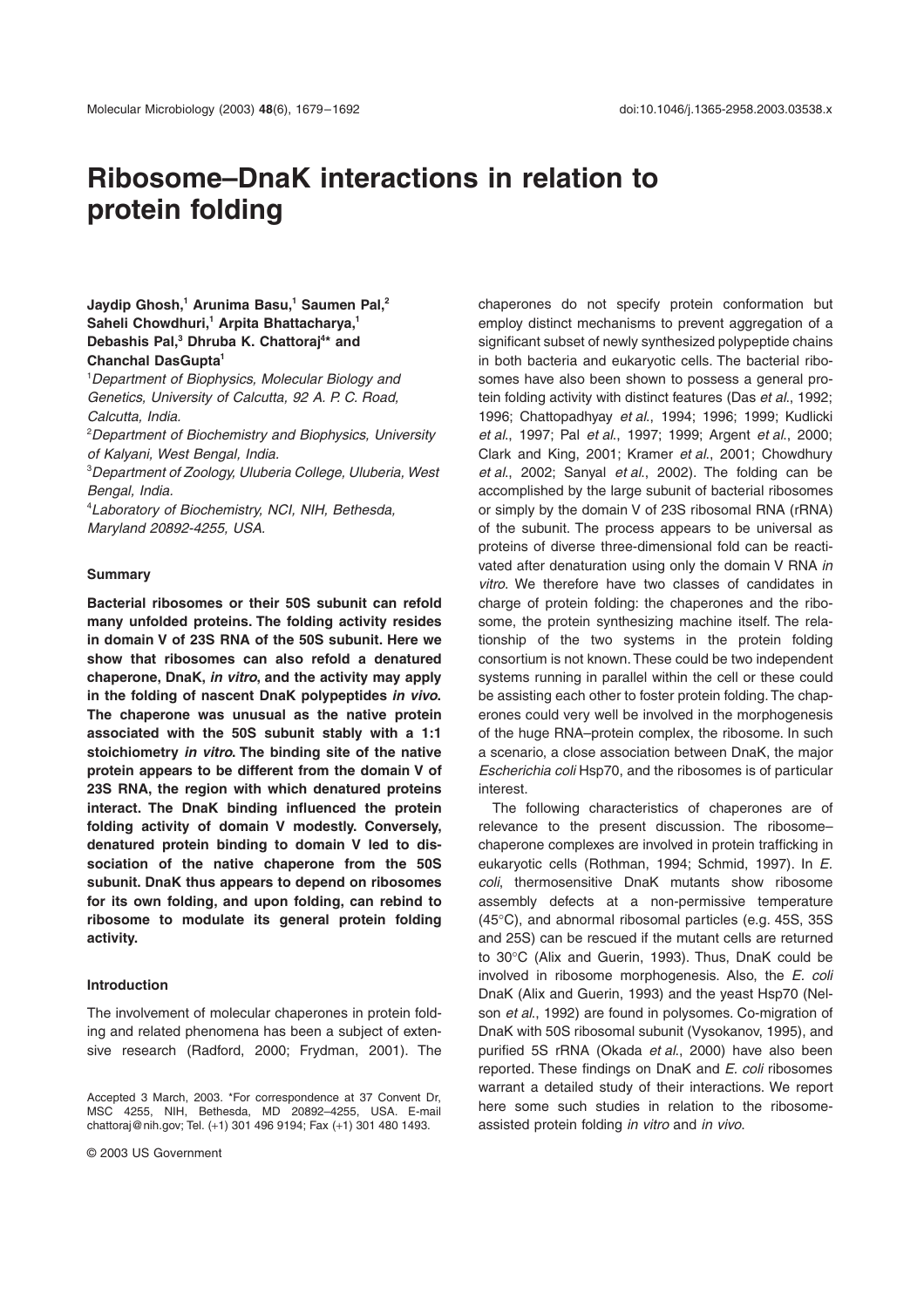

**Fig. 1.** Association of DnaK with 70S, 50S and 30S ribosomal particles.

A. A mixture of <sup>32</sup>P-labelled native DnaK and 70S ribosomal particle (300 nM each) was incubated in buffer A (Experimental procedures) at 25∞C for 5 min. The sample was then loaded on to a 5–20% sucrose gradient (5 cm) prepared in buffer A, and centrifuged at 28 000 r.p.m. in a SW51 rotor for 1.5 h at 4∞C. Fractions were collected from the bottom of the tube till its contents were exhausted. Migration profiles of 70S particle when present in the mixed sample (triangles) and when alone (dotted line) were obtained by plotting absorbance of the fractions at 260 nm against the fraction numbers. Note that when run in parallel 50S and 30S particles peak at fractions 18 and 25, respectively, as opposed to 12 for 70S (data not shown). Migration profile of DnaK (squares) was obtained by plotting <sup>32</sup>P counts. One unit in ordinate represents 0.09 absorbance at 260 nm (for 70S) or  $2 \times 10^3$  c.p.m. (for DnaK). B and C. FITC-labelled native DnaK was mixed with either 50S or 30S particle in buffer A with a DnaK (600 nM) to particle (300 nM) molar ratio of 2:1, incubated at 25∞C for 5 min, and loaded on to a Sephadex G-200 gel filtration column equilibrated with buffer A. The column was eluted with buffer A and the fractions were collected. Elution profiles of either 50S (diamonds, B) or 30S (circles, C) were obtained as in A except that DnaK was measured by fluorescence emission. One unit in ordinate represents 0.014 absorbance at 260 nm (for 50S or 30S) or an arbitrary unit of fluorescence (for

#### **Results**

#### Association of DnaK protein with ribosomal particles

The association of DnaK to ribosomal particles was determined either by gel filtration or sucrose gradient centrifugation. For ease of detection, DnaK was autophosphorylated with [y-<sup>32</sup>P]-ATP or labelled with a fluorescent dye, FITC. The autophosphorylated protein co-migrated in a 5–20% sucrose gradient with the 70S particle (Fig. 1A). The interaction with ribosomal subunits was determined by filtration through sephadex G-200 columns. The FITClabelled DnaK co-eluted with the 50S subunit (Vysokanov, 1995) in the void volume (Fig. 1B), whereas it eluted in later fractions (Fig. 1C) in the presence of the 30S subunit that eluted in the void volume. The elution profiles were identical when autophosphorylated DnaK instead of FITClabelled DnaK was used. These results suggest that DnaK protein binds to 70S ribosome and to its 50S subunit but not to the 30S subunit.

In the above study, we used a DnaK:50S molar ratio of 2:1 in the binding reaction. The gel elution profile (Fig. 1B) indicates that about half of the FITC-labelled native DnaK co-eluted with 50S in the void volume. The remaining half of DnaK eluted later. From these results it appears that FITC-labelled DnaK binds to 50S with a 1:1 stoichiometry. When we used an equimolar mixture of DnaK and 50S in the binding reaction, all of the DnaK co-eluted with 50S in the void volume indicating tight binding of the two (data not shown). The binding reaction between DnaK and any one of 70S, 50S or 30S particle was carried out for 5 min (Fig. 1). The results were same when the reaction time was increased to 1 h.

#### Protein folding by 50S in the presence of DnaK

DnaK).

The effect of bound DnaK on the protein folding activity of ribosomes was determined next. The activity of unfolded bovine carbonic anhydrase (BCA) increased to about 80% both with free and DnaK-bound 50S particles (top two curves, Fig. 2A). Although the final yield of refolded protein did not change, the binding of DnaK to 50S increased the rate of protein folding. The time to gain half of the increase in activity was  $4.4 \pm 0.18$  min and  $3.3 \pm 0.22$  min with free and DnaK-bound 50S particles, respectively, from four different experiments. The time was  $4.0 \pm 0.19$  min when DnaK, 50S and unfolded BCA were added at the same time (50S, DnaK curve, Fig. 2A). In this case the initial activity (12%) and the maximal activity (47%) were both lower, most likely because of some trapping of unfolded protein by DnaK as determined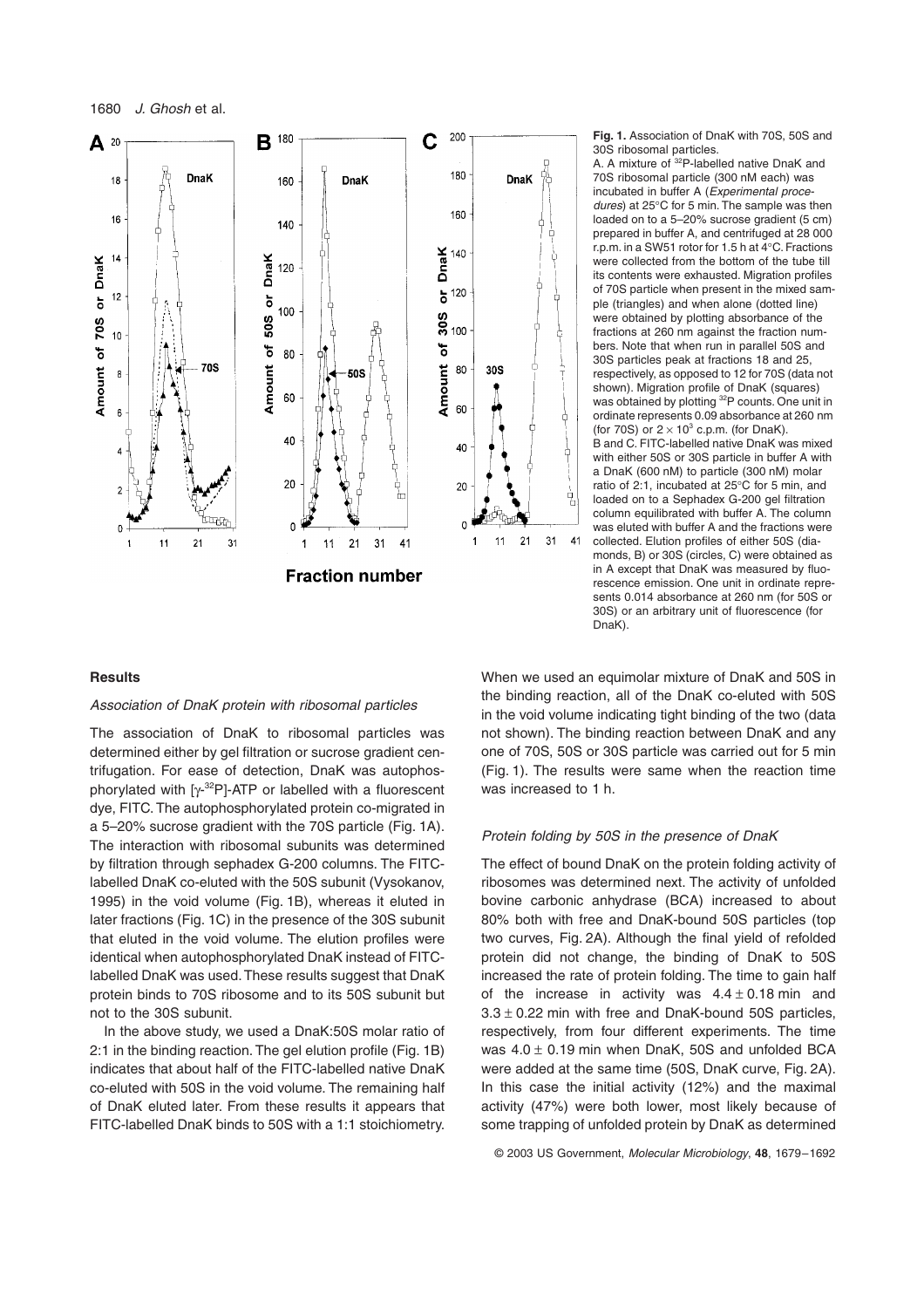

**Fig. 2.** Time course of refolding of bovine carbonic anhydrase (BCA) as modulated by 50S, DnaK and 50S–DnaK complex. A. BCA was allowed to refold in presence of preformed 50S-DnaK complex (filled circles), or 50S (open circles), or 50S and DnaK added at the

same time without preincubation (triangle), or DnaK (squares). The concentration of the modulators was equimolar to BCA (300 nM) in all cases. Per cent of BCA activity at each time point was expressed taking the activity of the same amount of native protein as 100%. B–E. Effect of cross-linking of 50S-DnaK complex.

B. 50S and RITC-labelled DnaK were allowed to interact in equimolar proportion (300 nM each) for 5 min at 25∞C, cross-linked with UV (250 mJ, 5 min, 25∞C), incubated in 2 M ammonium chloride for 30 min and then subjected to gel filtration as in Fig. 1. One unit in ordinate represents 0.06 absorbance at 260 nm (for 50S) or 2 arbitrary units of fluorescence (for DnaK).

C. Same as B but without the UV exposure.

D and E. D is same as B except that after the UV exposure, instead of ammonium chloride, unfolded BCA (300 nM final) was added. After 2 min, a part of the mixture was subjected to gel filtration (D) as in B, and another was used to assay for recovery of the BCA activity (E). Uncrosslinked 50S was used as a control in E. For D, one unit in ordinate represents 0.03 absorbance at 260 nm (for 50S) or 1 arbitrary unit of fluorescence (for DnaK).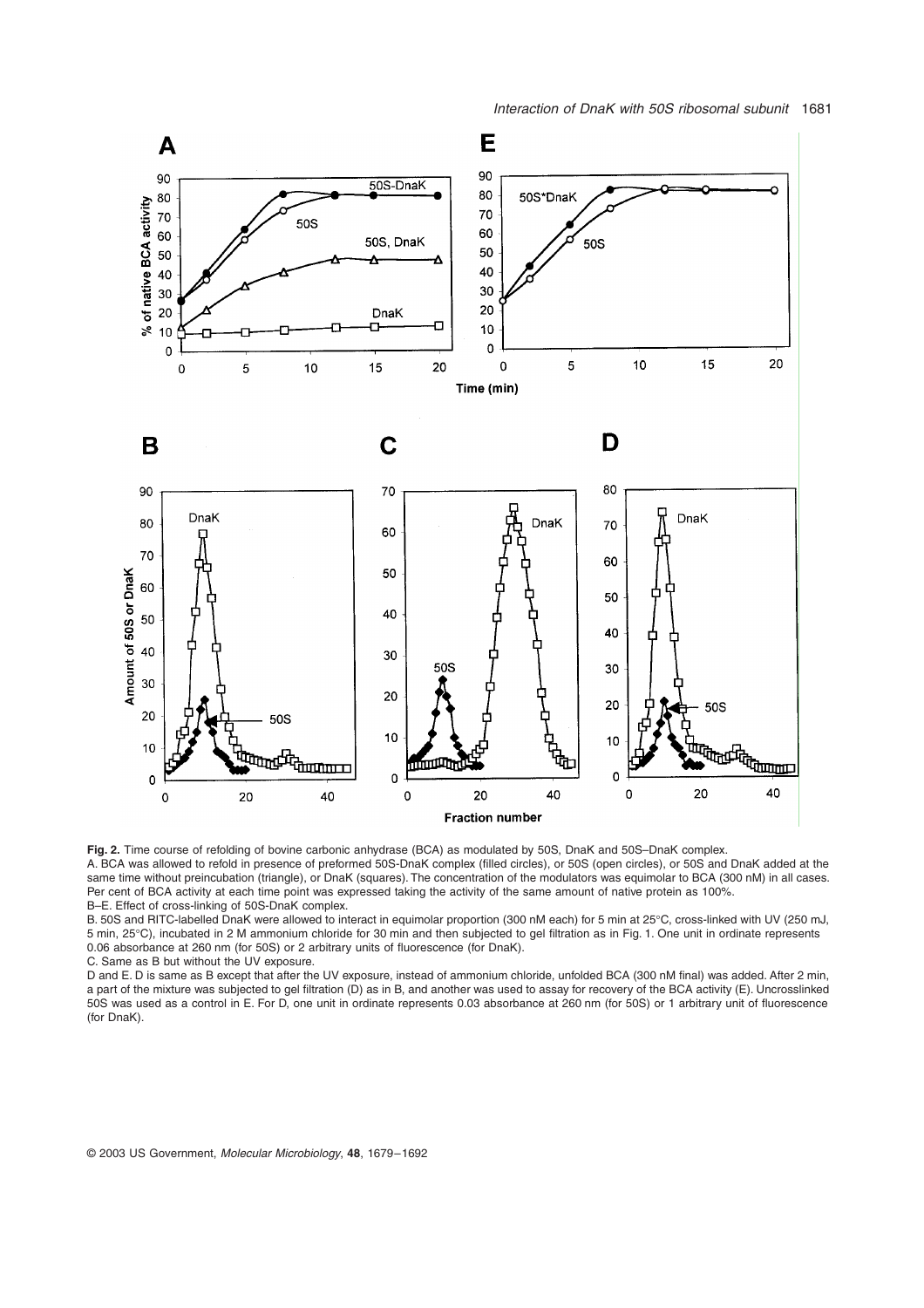## 1682 J. Ghosh et al.

by fluorescence energy transfer (data not shown). DnaK alone in the absence of 50S could not assist the folding of denatured BCA (DnaK curve, Fig. 2A). The maximal activity in the presence of DnaK alone (12%) was lower than the values at time zero (27%) obtained with 50S or 50S–DnaK complex, indicating that DnaK alone could be preventing self-folding of BCA. We also checked that the activity of BCA, when the unfolded protein was prebound to equimolar DnaK for 30 min, was not enhanced on further incubation with equimolar 50S (data not shown). These results show that DnaK only when it is present as a complex with 50S can help in 50S-mediated protein refolding.

Because DnaK did not interfere with the protein folding activity of ribosomes, the binding site of DnaK does not appear to overlap with the exposed parts of the domain V region of 23S rRNA that is responsible for protein folding. This is consistent with the finding that DnaK can bind to 5S rRNA (Okada et al., 2000). To confirm the notion that DnaK binding leaves the domain V region accessible, we first cross-linked DnaK to 50S by exposure to ultraviolet light (Fig. 2B–D) and then used the cross-linked complexes (50S\*DnaK) to refold denatured BCA (Fig. 2E). The recovery of activity was identical to that of the 50S–DnaK complexes before cross-linking (Fig. 2A). These results indicate that DnaK and the folding substrate can be present simultaneously on 50S.

# Transient release of DnaK during protein folding by 50S

To determine the fate of bound (uncross-linked) DnaK during the folding reaction, the products of the reaction containing 50S, refolded BCA and DnaK were subjected to gel filtration. The DnaK protein, bound to 50S before the reaction, eluted separately from 50S after the reaction (Fig. 3A). Apparently, the process of refolding by domain V led to conformational changes in 50S that caused the release of bound DnaK. If the products of this reaction were left in the test tube for longer times (e.g. 20 min), the released DnaK protein rebound to 50S and co-eluted with it during gel filtration (Fig. 3B). We also note that DnaK appears to dissociate earlier from 50S than BCA, implying that 50S rather than DnaK is responsible for the refolding of BCA (Fig. 3C). The above observation was true when lactate dehydrogenase and malate dehydrogenase were used instead of BCA but in all cases the release of DnaK required the presence of denatured proteins. The experiments described so far were done in the absence of ATP (Figs 1–3). The results were same when ATP was included in the reaction.

When instead of native DnaK guanidium hydrochloride denatured DnaK was used, it first interacted with 50S and then dissociated from 50S (Fig. 3D and E). The binding of unfolded DnaK to 50S was further confirmed by UV-

crosslinking (Fig. 3F). These experiments also showed that if DnaK is allowed to self-fold first and then treated with 50S, little complex formation occurs (Fig. 3G). In other words, as opposed to denatured DnaK, self-folded DnaK is no longer recognized by 50S, most likely because it is misfolded. Note that although the native DnaK reproducibly elutes around fraction #30, it eluted around fraction #35 in panels F and G, indicating that the conformation of the self-folded is significantly altered compared to the native protein.

The measurement of autophosphorylation activity of DnaK immediately after separation from 50S using gel filtration (Fig. 3E) revealed that the protein has become active. This indicates that denatured DnaK underwent refolding and then dissociated from 50S. On longer incubation, the refolded DnaK bound back to the 50S particle as was seen earlier (Fig. 3B). In summary, denatured DnaK behaves like other denatured proteins tested but the refolded DnaK is different as it rebinds to 50S as is characteristic of the native DnaK.

## Conformation of domain V upon binding of DnaK to 50S

We showed above that interaction of denatured substrates with 50S–DnaK complex releases DnaK indicating changes in 50S conformation (Fig. 3). In the 50S–DnaK complex, the conformation in the domain V region could also be altered, as the kinetics of BCA refolding was somewhat faster with the 50S–DnaK complex compared to 50S alone (Fig. 2A). To gain further support for the DnaK-mediated conformational change of 50S, we determined its protein folding activity in the presence of antibiotics chloramphenicol and lincomycin that bind to and inactivate domain V of 23S RNA. Earlier we showed that the antibiotics inhibited protein folding by purified 23S rRNA but not (or only weakly in the case of lincomycin) by intact 50S (Chattopadhyay et al., 1996; 1999; Pal et al., 1997; Sanyal et al., 2002). However, in the presence of DnaK, the folding of BCA by 50S became more sensitive to the antibiotics (Fig. 4A and B). The 50S–DnaK complex remains intact in the presence of the antibiotic (Fig. 4C). Also, the antibiotics by themselves did not affect the activity of native or refolded BCA. It appears that DnaK binding alters 50S so that it becomes more accessible to the antibiotics that interact with domain V.

# Refolding of DnaK in vitro with 23S rRNA and its components

The domain V RNA can be split into two regions, namely RNA1 and RNA2 (lengths 337 and 425 nucleotides, respectively; Experimental procedures), which together at equimolar concentration with respect to denatured protein, reconstitute the refolding activity of domain V (Pal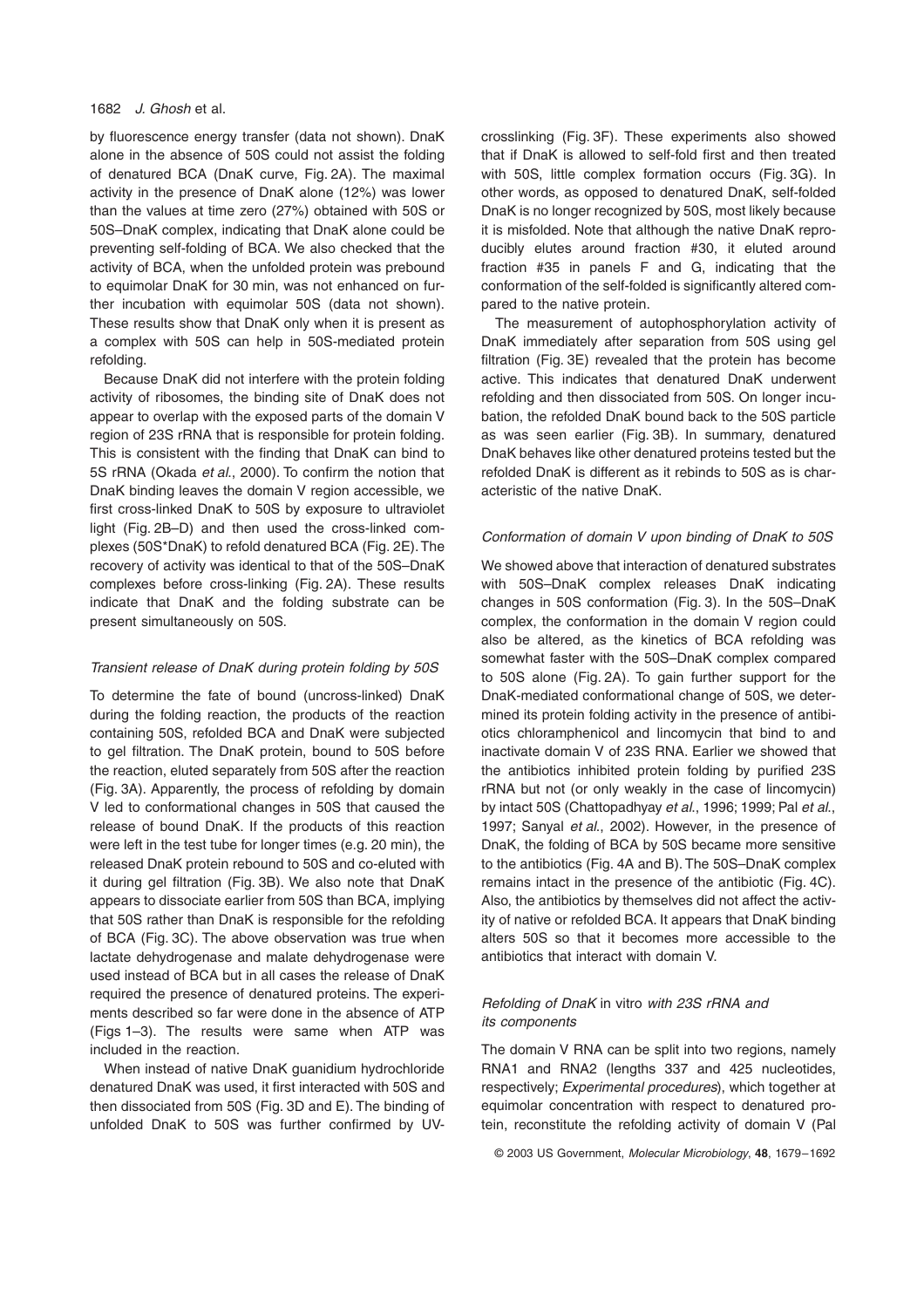

**Fig. 3.** Interaction of unfolded proteins with 50S or 50S-DnaK complex.

A and B. Denatured BCA (FITC-labelled, 300 nm) was added to equimolar 50S–DnaK complex in buffer A where DnaK was labelled with 32P (phosphorylated with [ $\gamma$ -<sup>32</sup>P]-ATP). The mixture was incubated at 25°C for 2 min (A) or 20 min (B) and then subjected to gel filtration as in Fig. 1. One unit in ordinate represents 0.06 absorbance (for 50S) or 103 c.p.m. (for DnaK) or 10 arbitrary units of fluorescence (for BCA). C. RITC-labelled DnaK (200 nm) was allowed to bind to equimolar 50S in buffer A at 25∞C for 5 min. To this 300 nm denatured BCA was added and the fluorescence was measured with time (open squares). The experiment was repeated with unlabelled DnaK and FITC-labelled BCA. One unit in ordinate represents one arbitrary unit of fluorescence at 575 nm (for DnaK) or 2.8 arbitrary units of fluorescence at 520 nm (for BCA). The recoveries of fluorescence are due to release of the labelled proteins from 50S (fluorescence of these proteins are quenched when bound to 50S).

D and E. Same as A and B, respectively, except that instead of BCA denatured DnaK (RITC-labelled, 220 nm) was added to equimolar 50S. One unit in ordinate represents four arbitrary units of fluorescence.

F. Denatured DnaK (RITC-labelled) is diluted 27.2-fold in the presence of equimolar 50S in buffer A and immediately chilled in ice. After 5 min the mixture is cross-linked in UV (250 mJ, 5 min) during which it is kept in ice. The resulting product is subjected to gel-filtration in G-200 equilibrated in buffer A. The column is eluted with buffer A, fractions collected and measured for O.D. at 260 nm (for 50S) or RITC-fluorescence (for DnaK).

G. Self folded DnaK (RITC-labelled) is allowed to bind to equimolar 50S in buffer A at 25∞C for 5 min, and then subjected to gel filtration in G-200 equilibrated in buffer A. The column is eluted with buffer A, fractions collected and measured for absorbance at 260 nm (for 50S) or RITCfluorescence (for DnaK).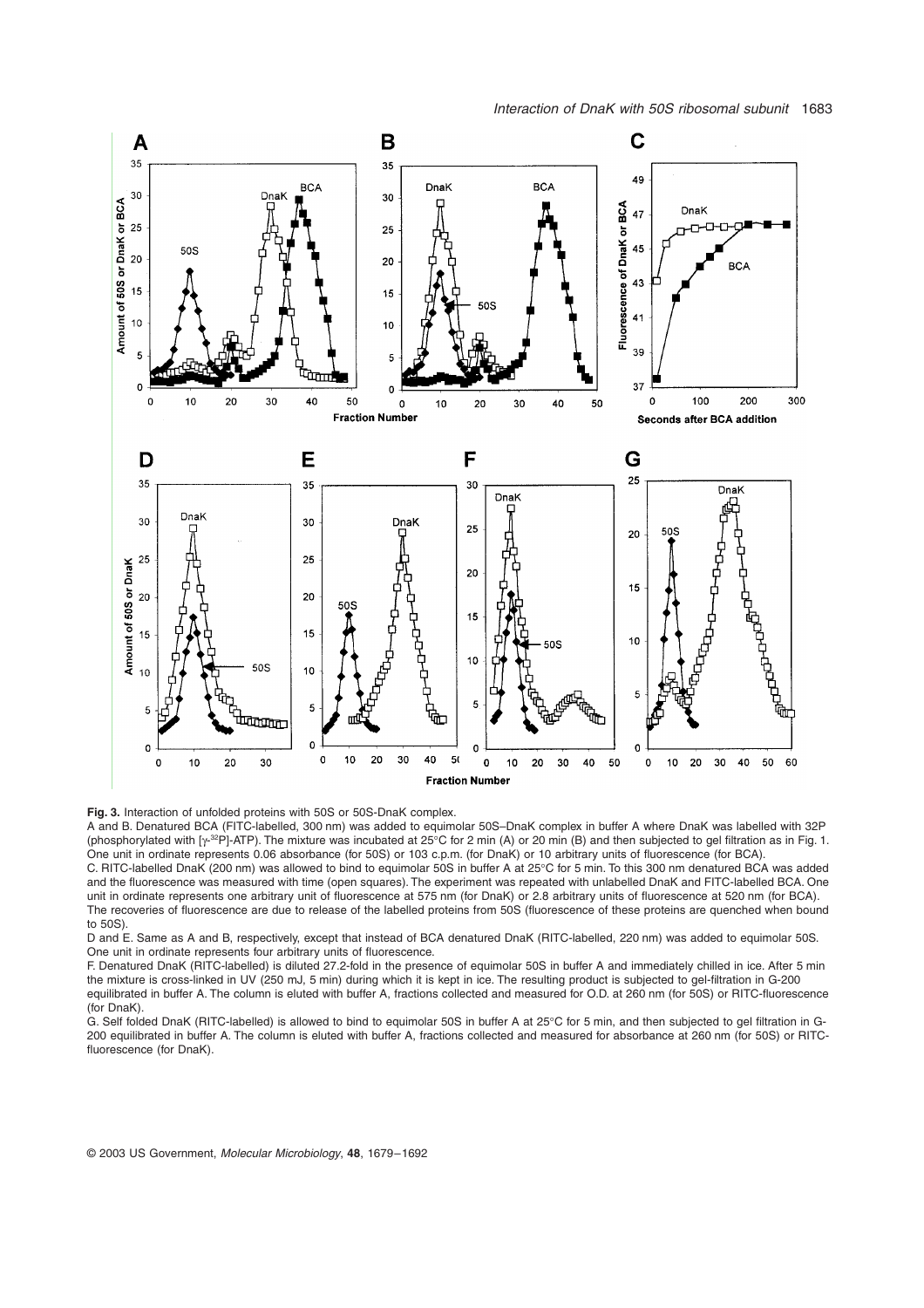

**Fig. 4.** A and B. Effect of chloramphenicol and lincomycin on refolding of BCA with 50S or 50S-DnaK complex. Unfolded BCA (300 nM) was allowed to refold in the presence of equimolar 50S (filled squares) or 50S-DnaK complex (empty squares) in buffer A that also contained increasing concentrations of chloramphenicol (A) or lincomycin (B). 50S or 50S-DnaK complex was incubated with antibiotics for 30 min on ice before adding to BCA.

C. 50S-DnaK (RITC-labelled) complex was incubated with 500  $\mu$ M chloramphenicol as above and then subjected to gel filtration as in Fig. 2B.

et al., 1999). We studied the refolding of DnaK in the presence and in the absence of these folding modulators. The refolding was monitored by the autophosphorylation activity of the protein. As before, DnaK was denatured with guanidium hydrochloride that led to complete loss of secondary structure as shown by the far UV CD spectrum (Fig. 5A). The activity of unfolded DnaK increased with increasing concentration of 23S rRNA, domain V RNA or equimolar mixture of RNA1 and RNA2 (Fig. 5B and C). As the ratio of modulator to unfolded protein was increased from 0.25 to 1, the activity of DnaK increased up to about 80% of activity of the native protein. In the absence of any folding modulator the activity was about 15–20%. When the ratio was increased further, the refolding decreased gradually as was seen earlier with other proteins but the reason remains unexplored (Pal et al., 1997; 1999). The 23S rRNA assisted folding was sensitive to 1 mM EDTA as was found earlier for lactate dehydrogenase and glucose 6-phosphatase (Das et al., 1996).

The gain of tertiary structure of DnaK during refolding was monitored by measuring the intrinsic tryptophan fluorescence. Whereas the intensity of the emission peak of the unfolded protein was 54% of that shown by the native protein, it increased up to 63% in the case of spontaneous folding and up to 75% in the case of refolding with modulators (Fig. 5D). The latter increase was reproducibly biphasic, the basis of which remains to be determined. In the case of spontaneous as well as RNA assisted folding, the maximum fluorescence was reached in about 5 min.

The role of domain V in the folding of DnaK in vitro was tested using four antibiotics at concentrations that inhibit protein synthesis in E. coli completely. Two of them, chloramphenicol and lincomycin, are specific to domain V. The other two, kasugamycin and streptomycin, are specific to 30S and were used as controls. None of the antibiotics had any effect on spontaneous folding of DnaK in vitro when the autophosphorylation activity of the protein was measured (data not shown). However, increasing the concentration of chloramphenicol and lincomycin increasingly inhibited 23S rRNA assisted folding in vitro until it was brought down to the level of spontaneous folding (Fig. 6). The control antibiotics, streptomycin and kasugamycin, had no effect on 23S rRNA assisted folding. The specific effect of chloramphenicol and lincomycin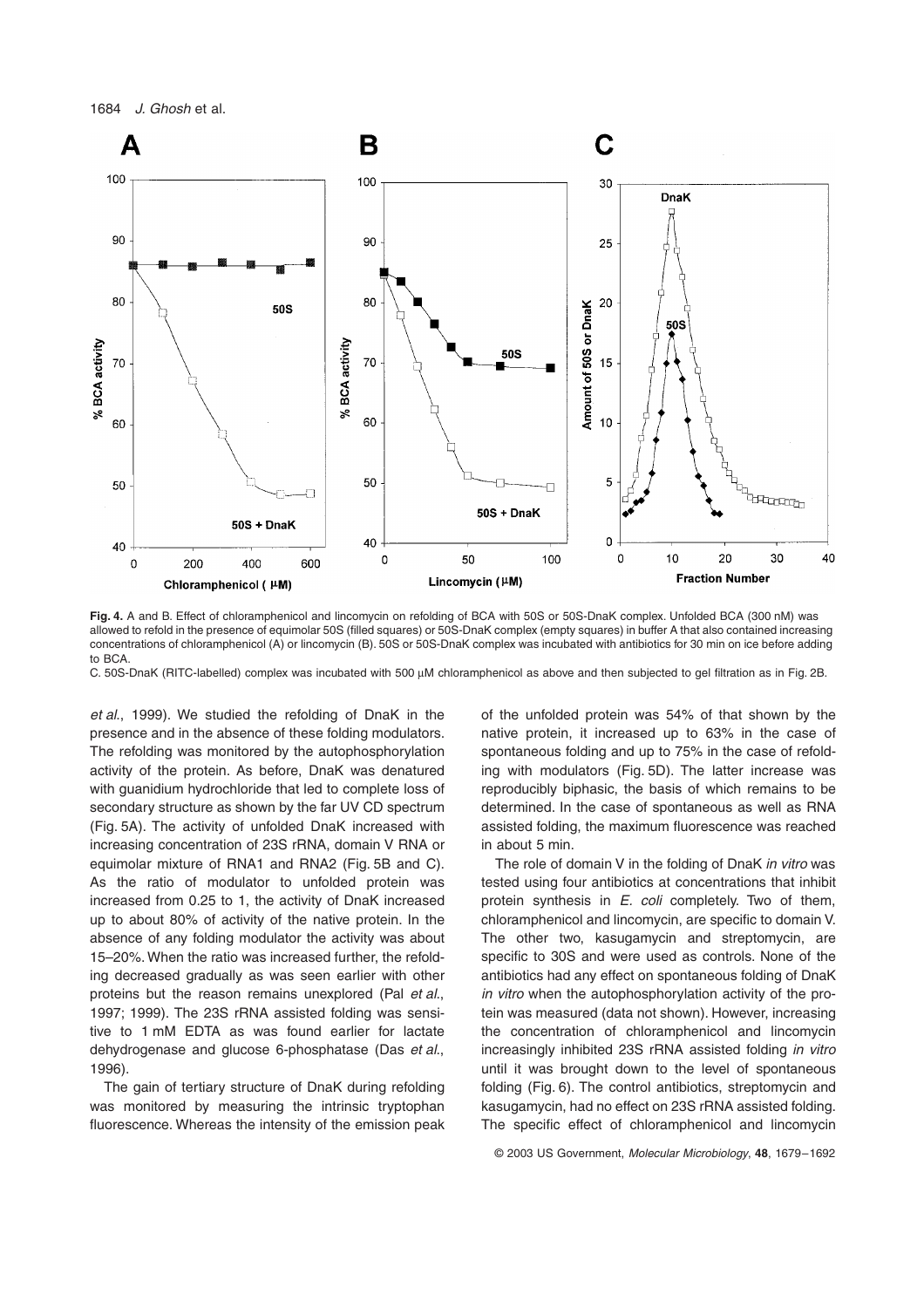

Fig. 5. A. Far UV CD spectra of native (a) and unfolded (b and c) DnaK (300 nM). Curves b and c represent DnaK denatured for 1 h and 2 h respectively.

B and C. RNA-mediated recovery of autophosphorylation activity of denatured DnaK. Unfolded DnaK (270 nM) was allowed to refold in the presence of increasing concentrations of folding modulators E. coli 23S rRNA (B), B. subtilis 23S rRNA domain V, and an equimolar mixture of B. subtilis RNA1 and RNA2 (C). The refolded DnaK samples were autophosphorylated with [y-<sup>32</sup>P]-ATP, precipitated and analysed by SDS-PAGE followed by autoradiography of the gel. Lanes 1 and 2 show the bands of the same amount of DnaK before denaturation and after self-folding, respectively. The intensity in lane 1 was taken as 100% in calculating the relative intensities of the other bands.

D. Recovery of intrinsic tryptophan fluorescence of denatured DnaK (600 nM) with time, when allowed to self-fold (empty squares) or fold in the presence of equimolar 23S rRNA of E. coli (filled squares).

E. Effect of EDTA on folding by 23S rRNA. DnaK (300 nM) was allowed to refold in presence of equimolar 23S rRNA (lane 1) or its absence (lane 3). Lane 5 is same as lane 1 except that 23S rRNA was preincubated with 1 mM EDTA. Lanes 2 and 4 are native DnaK without and with preincubation with 1 mM EDTA respectively. In lanes 4 and 5, [Mg<sup>2+</sup>] was increased from 5 to 6 mM before assay.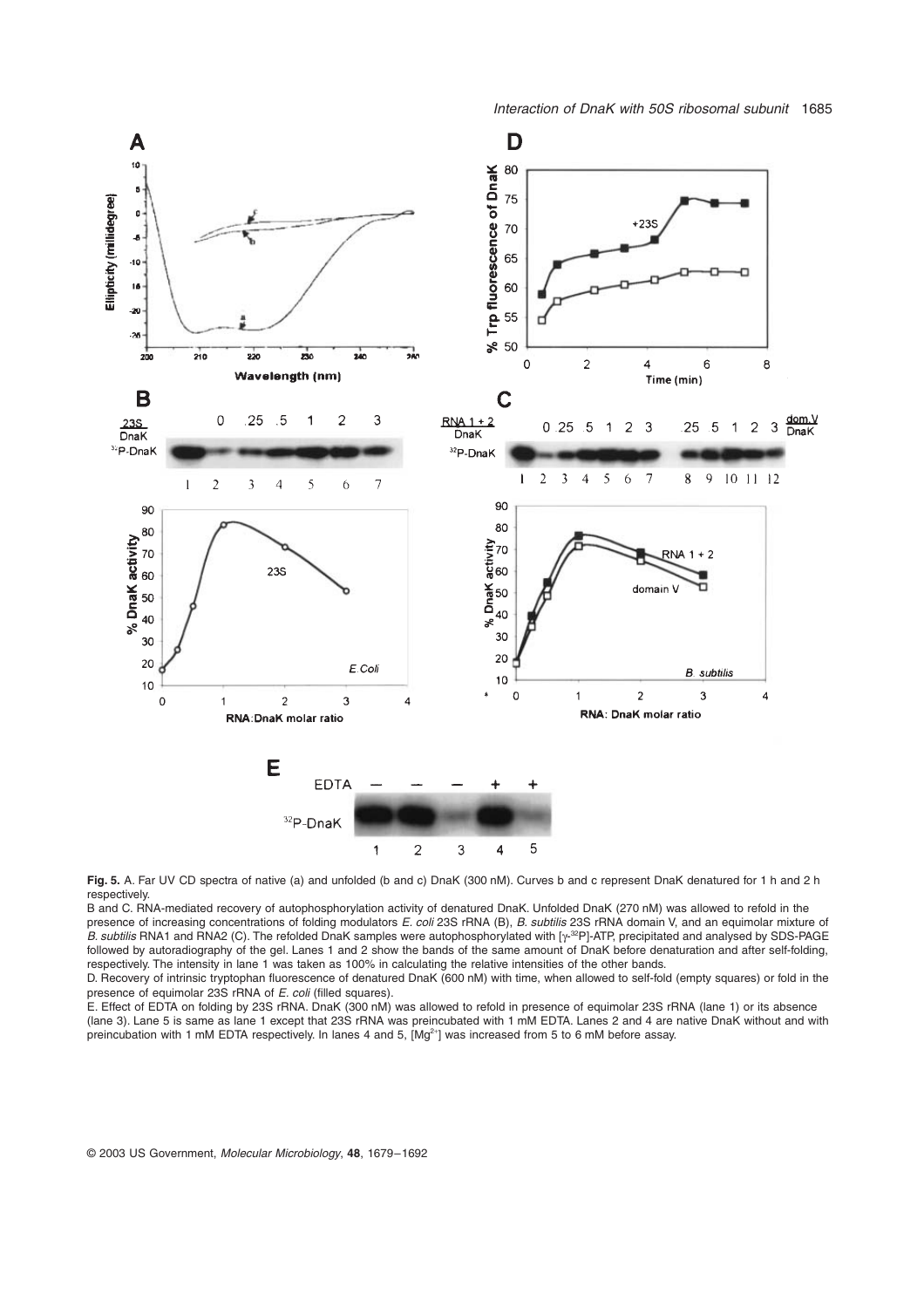

**Fig. 6.** Effect of antibiotics on 23S rRNA mediated reactivation of unfolded of DnaK. Unfolded DnaK (270 nM) was allowed to refold in the presence of equimolar 23S rRNA from E. coli. The buffer also contained different antibiotics. Autophosphorylation activity of DnaK was measured from autoradiograms (as in Fig. 5B) and plotted against different concentrations of the antibiotics. Lanes 1 and 14, and 2 and 15 have identical amounts of native and 23S rRNA-reactivated DnaK, respectively, in the absence of antibiotics. Self-folded DnaK bands are shown in lanes 13 and 21.

suggest that domain V normally participates in the folding of DnaK in vitro, and therefore refolding of DnaK is not special compared to the other proteins we have tested earlier.

## Involvement of domain V in folding of DnaK in vivo

To determine the role of domain V in the folding of DnaK

in vivo, the effect of antibiotics on the level of phosphorylation of DnaK was determined in  $E$ . coli (Zylicz et al., 1983; Seeger et al., 1996). DnaK synthesis was induced in the presence of  $H_3^{32}PO_4$  and phosphorylation of DnaK was monitored by autoradiography. The amount of phosphorylated DnaK increased in the absence of antibiotics, and also to some extent in the presence of streptomycin (Fig. 7A) and kasugamycin (Fig. 7B). This residual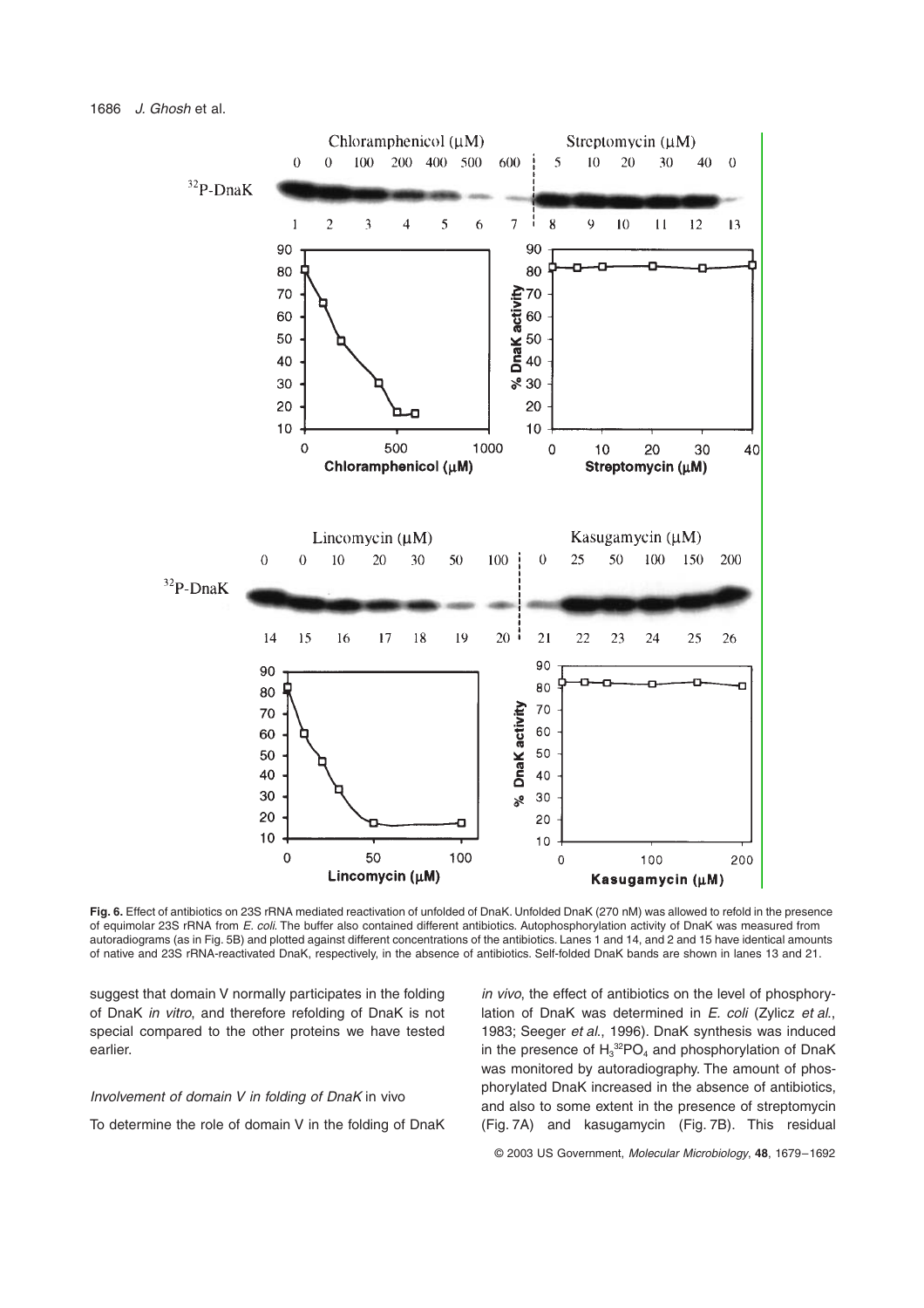

Fig. 7. Effect of antibiotics on phosphorylation of DnaK in vivo. Expression of DnaK was induced in E. coli and its phosphorylation was monitored by labelling with <sup>32</sup>P. After 30 min of DnaK induction, the culture was divided into two equal parts. One was allowed to grow as such and to the other an antibiotic of choice was added at a level that completely shuts off protein synthesis. At different time points after DnaK induction aliquots were withdrawn and an equal OD of cells were used in all cases before cell lysis. The lysate of each fraction, after removal of nucleic acids, was precipitated and then subjected to SDS-PAGE followed by autoradiography. DnaK band intensity was measured by densitometric scanning (in arbitrary units) and plotted against time after induction of DnaK expression. Lane 8 in A, B and D, and lane 7 in (C) show bands of in vitro autophosphorylated DnaK, used to locate the position of DnaK phosphorylated in vivo.

increase was totally inhibited as soon as chloramphenicol (Fig. 7C) and lincomycin (Fig. 7D) were added to the culture. In all four cases, the concentrations of the antibiotics were such that they stopped protein synthesis in less than 30 s as measured by blockage of 35S-methionine incorporation (Noller, 1991; Chattopadhyay et al., 1999). The increase of phosphorylated DnaK in the presence of streptomycin and kasugamycin indicate activation of protein molecules synthesized before antibiotic addition. The increase continued for about 5 min after the drug addition.

© 2003 US Government, Molecular Microbiology, **48**, 1679–1692

This indicates that the post-translational activation of DnaK can take up to 5 min that possibly represents the time to achieve the correct tertiary organization of this 70 kDa protein. This post-translational activation was not possible in the presence of chloramphenicol and lincomycin that bind and inactivate domain V. Because streptomycin and kasugamycin do not interact with domain V, this rRNA region apparently remains active to modulate the post-translational folding of DnaK. We conclude the domain V is specifically involved in assisting post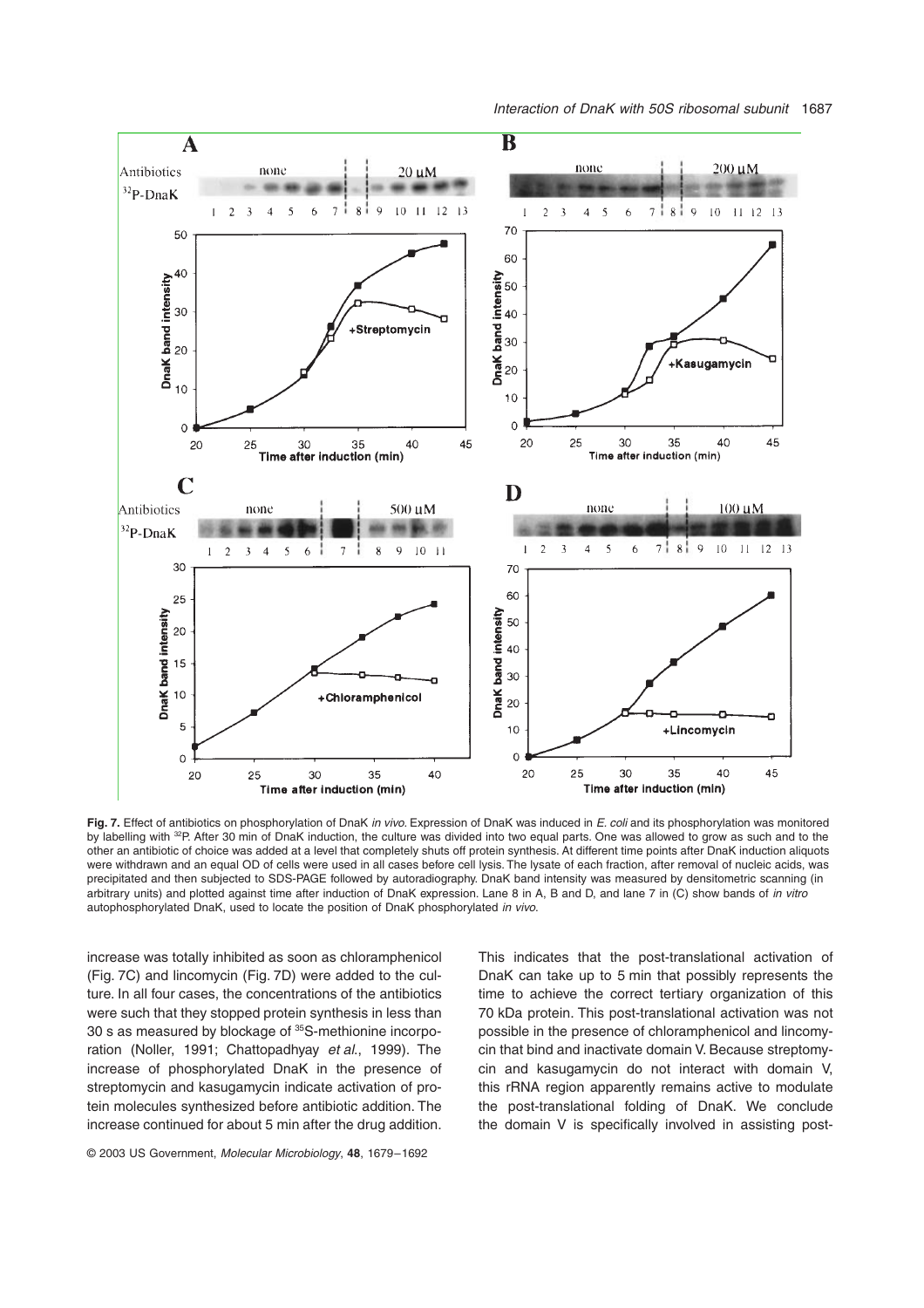translational folding of DnaK at least as it pertains to its phosphorylation activity.

# Role of DnaK in post-translational activation of b-galactosidase

As DnaK increases the rate of protein folding in vitro (Fig. 2), we asked whether DnaK could be playing a similar role in vivo. B-galactosidase synthesis from the wild-type *lac-operon* was induced with IPTG (final concentration 1 mM), and after 30 min, a 30S specific translation inhibitor, tetracycline, was added (final concentration 20 µg ml<sup>-1</sup>). Although new protein synthesis stopped instantly as measured by  $35S$ -methionine uptake (Chattopadhyay et al., 1999), the activity of  $\beta$ -galactosidase continued to increase for several minutes (Fig. 8). The time to reach maximal increase was longer in  $\Delta$ (*dnaK* $dnaJ$ ) cells compared to  $\Delta dnaJ$  or wild-type cells or when the  $\Delta$ (dnaK-dnaJ) cells were complemented with a plasmid carrying the dnaK-dnaJ genes. These results may suggest a facilitatory role of DnaK in post-translational activation of  $\beta$ -galactosidase *in vivo* in a DnaJ independent manner.



**Fig. 8.** Post-translational activation of  $\beta$ -galactosidase in *E. coli* cells. The enzyme synthesis was induced with IPTG, and after 30 min, tetracycline was added at 20  $\mu$ g m $I^{-1}$  to block protein synthesis. The enzyme activity in crude cell extract was then measured at different times. The peak activity reached in about 12 min after the antibiotic addition in  $\Delta$ (dnaK-dnaJ) (= PK101) (Kang and Craig, 1990) cells as opposed to about 8 min for the wild type (= C600),  $\Delta dnaJ$  (= PK102) and  $\Delta(dnak-dnaJ)$  cells complemented with a plasmid (pBN15) carrying the wild-type dnaK and dnaJ genes under the control of ptac promoter. No IPTG was used in the plasmid carrying cells as induction caused severe reduction of b-galactosidase activity. All cells were used at 30∞C.

# **Discussion**

The molecular chaperones perform a large number of functions inside the cell. All these activities are linked to the ability of the chaperones to influence the conformation of protein molecules. Not many experiments have been done to understand the folding of the chaperone proteins themselves. It is imperative to know the answer for full understanding of the biological protein-folding problem.

Our discovery of a general protein folding activity in the peptidyl transferase loop of the large rRNA adds a new paradigm to the problem. The finding that a nucleic acid molecule can help in protein folding helps us to understand how chaperones that help fold other proteins, can fold themselves, assuming that they do not fold spontaneously. Having assured ourselves that a dozen or more proteins could be folded by rRNA, we went on to check if this general protein folding activity applies to chaperones. We selected DnaK not only because it is well conserved and extensively studied but also because it is a monomer and the assay for its autophosphorylation activity is quick and quantitative (Tilly et al., 1983; Georgopoulos et al., 1990; McCarty and Walker, 1991). The physiological significance of this activity of DnaK is indicated by the fact that heat shock promotes phosphorylation of DnaK within E. coli, and this phosphorylated chaperone shows a higher affinity towards unfolded proteins (Sherman and Goldberg, 1993).

Our experiments indicate that DnaK cannot fold by itself to active form after synthesis in vivo (Fig. 7) or from unfolded state in vitro (Fig. 5). Other chaperones such as DnaJ involved with many of the activities of DnaK could not help it to fold either, because in our in vivo experiments with antibiotics both DnaJ and DnaK were induced from the plasmid pBN15 (Fig. 7). It appears that the domain V of 23S rRNA could cause a significant increase in the autophosphorylation activity of DnaK post-translationally in vivo (Fig. 7) and of the unfolded protein in vitro (Fig. 6). The unfolded DnaK was as good a substrate for folding by rRNA as any other protein we have tested.

We find that native DnaK binds to the 50S ribosomal subunit of *E. coli* with a 1:1 stoichiometry (Fig. 1). Our results thus confirm and extend recent works that suggested that DnaK could be a ribosome-associated protein. The binding does not interfere with the subunit's protein folding activity (Fig. 2). Even DnaK can be cross-linked to 50S without compromising the folding activity. We also could not detect fluorescence energy transfer between 50S bound DnaK and denatured BCA by labelling BCA with FITC (donor) and DnaK with RITC (acceptor) in the case of 50S–DnaK complex mediated folding of BCA. Because there was energy transfer between free DnaK and denatured BCA in the absence of 50S (data not shown), DnaK and denatured BCA apparently bind to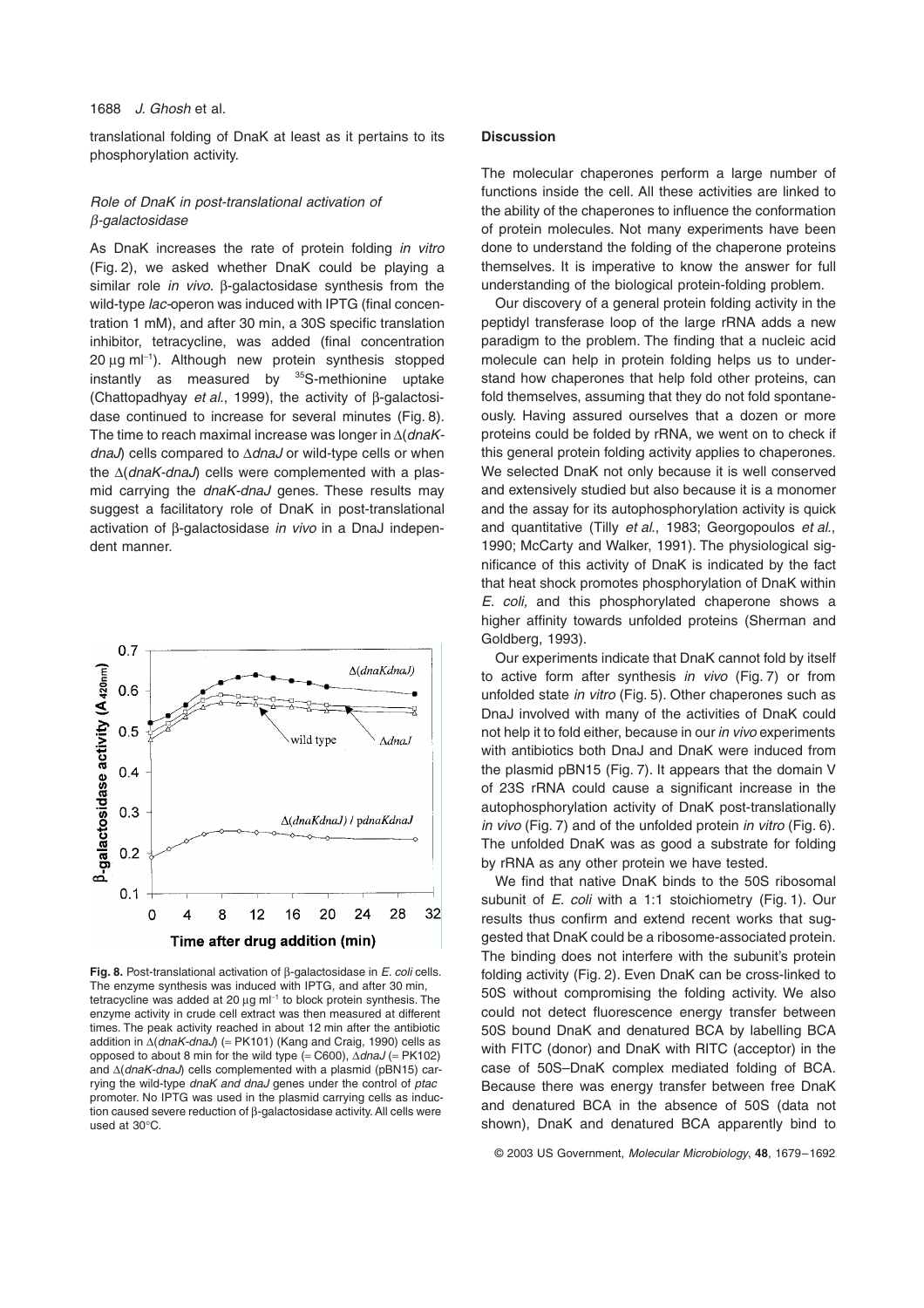non-overlapping sites on 50S. The candidate sites, 5S and the central loop of domain V RNAs, respectively, are also well separated in the crystal structure of ribosome (Nissen et al., 2000). The binding of DnaK, however, makes the nucleotides of 23S rRNA more accessible to antibiotics indicating a conformational change of 50S. This change may account for the modest increase in the rate of protein folding found in vitro when 50S-mediated folding of a denatured protein was measured in the presence of DnaK  $(Fiq. 2)$ , or increased rate of folding of  $\beta$ -galactosidase post-translationally in vivo (Fig. 8). The binding of the denatured protein to 50S apparently also changes the subunit's conformation that results in the release of DnaK (Fig. 3). Thus both DnaK and a denatured protein may influence the conformation of 50S. Whether interactions with 50S influence the chaperone activity of DnaK remains to be studied.

Is DnaK normally ribosome associated? The two cohorts of the DnaK chaperone system, DnaJ and GrpE, are much less abundant. The concentrations as percent of total cell protein are <0.02:0.14:1.4 for DnaJ:GrpE: DnaK (Neidhardt and VanBogelen, 1987). On the other hand, the abundance of DnaK and ribosomes seems to be comparable on a molar basis. Depending upon the growth rate ribosomes can constitute from about 9–22% of total cell protein, about 10-fold higher than DnaK (Bremer and Dennis, 1996). As the molecular weight of ribosomal proteins is also about 10-fold higher compared to DnaK (850 versus 69 kDa), the bulk of DnaK could therefore be available for association with ribosomes. As DnaK is released upon binding of denatured proteins to 50S, heat shock or other stresses may release DnaK so that it can perform its conventional chaperone function. The ribosome association may be a mechanism to utilize an abundant protein like DnaK when cells are not stressed. DnaK-bound ribosomes also remain translationally active in vivo (Vysokanov, 1995).

Another protein known to interact with 50S is the trigger factor (TF), a *tig* gene product (Deuerling et al., 1999; Kramer et al., 2002). Both DnaK (Hesterkamp and Bukau, 1998) and TF (Deuerling et al., 1999) are known to interact with a wide variety of nascent polypeptides. Whereas single null mutants of dnaK and tig are viable, the double mutant is not and it accumulates aggregated proteins in the cytosol (Teter et al., 1999; Kramer et al., 2002). Thus ribosome association of DnaK may be required to share TF function.

DnaK consists of two domains that act in a coupled manner. The N-terminal domain (44 kDa) binds ATP (Flaherty et al., 1990) and the C-terminal domain (18 kDa) interacts with substrate polypeptides (Zhu et al., 1996), which are linear polypeptide sequences rich in hydrophobic amino acid residues (Flynn et al., 1991; Rudiger et al., 1997). Binding and release of the substrate depends on

modulation of the intrinsic peptide affinity of DnaK by cycles of ATP binding and hydrolysis by the N-terminal domain (Hartl, 1996; Bukau and Horwich, 1998). Our study indicates that binding of DnaK to 50S and its release upon binding of unfolded proteins can happen in the absence of ATP. The mechanism of DnaK interactions with ribosomes therefore appears to be different from those with polypeptide substrates. The basis of this difference remains to be studied.

## **Experimental procedures**

# Preparation of E. coli ribosomal particles, 23S rRNA and B. subtilis rRNA fragments

The 70S ribosome and its subunits, 50S and 30S, and the 23S rRNA are from E. coli MRE600 and were prepared as described (Chattopadhyay et al., 1994). Ammonium chloride was used during the preparation of 70S ribosomes. The domain V of 23S rRNA, and its segments RNA1 and RNA2, are from B. subtilis, and were prepared as described (Pal et al., 1999; Chowdhury et al., 2002). RNA1 covers nucleotide (nt) positions 2036–2696 excluding positions 2111– 2252 and 2271–2470 (total deletion of 340 nt). To this 16 nt were added to maintain the stem  $74 + 75$ . RNA2 is from 2036 to 2461. The RNA1 and RNA2 regions of *B. subtilis* have identical secondary structure to those of E. coli (Kovalic et al., 1995). The bases known to play crucial roles in translation (Lieberman and Dahlberg, 1994) and protein folding (Chowdhury et al., 2002; S. Pal et al. in preparation) are invariant in E. coli and B. subtilis, and in bacteria in general.

#### Unfolding and refolding of DnaK

DnaK was purified through Mono Q HR 5/5 column using FPLC (Hwang et al., 1990). The purified protein eluted as a monomeric species when applied to Sephadex G-200 gel filtration column and eluted using buffer A [100 mM Tris.Cl (pH 7.5), 100 mM NaCl, 5 mM 2-mercaptoethanol, 5 mM  $MgCl<sub>2</sub>$  and 10% (v/v) glycerol] (Fig. 1C). The protein was unfolded with 2 M guanidium hydrochloride in 20 mM Tris.Cl, pH 7.5, 20 mM NaCl at 25℃ for 2 h. Complete loss of the native secondary structure of the protein was achieved in this condition of denaturation, as seen in the far UV CD spectrum. In fact, loss of secondary structure was almost complete even in 1 M guanidium hydrochloride (data not shown). For refolding, the unfolded protein was diluted 27.2-fold (final DnaK concentration of 270 nM) in the presence or absence of folding modulators. The residual concentration of guanidium hydrochloride (73.4 nM) had no effect on the folding or the activity of the native protein (data not shown). The buffer A was also used as the refolding buffer. After incubation for 15 min at 25∞C, the autophosphorylation activity of the protein was measured.

DnaK autophosphorylation activity was measured by slightly modifying the conditions as described (McCarty and Walker, 1991). The reaction mixture for autophosphorylation contained 100 mM Tris.Cl (pH 7.5), 100 mM NaCl, 5 mM 2 mercaptoethanol, 5 mM  $MgCl<sub>2</sub>$ , 10% (v/v) glycerol, 1  $\mu$ M ATP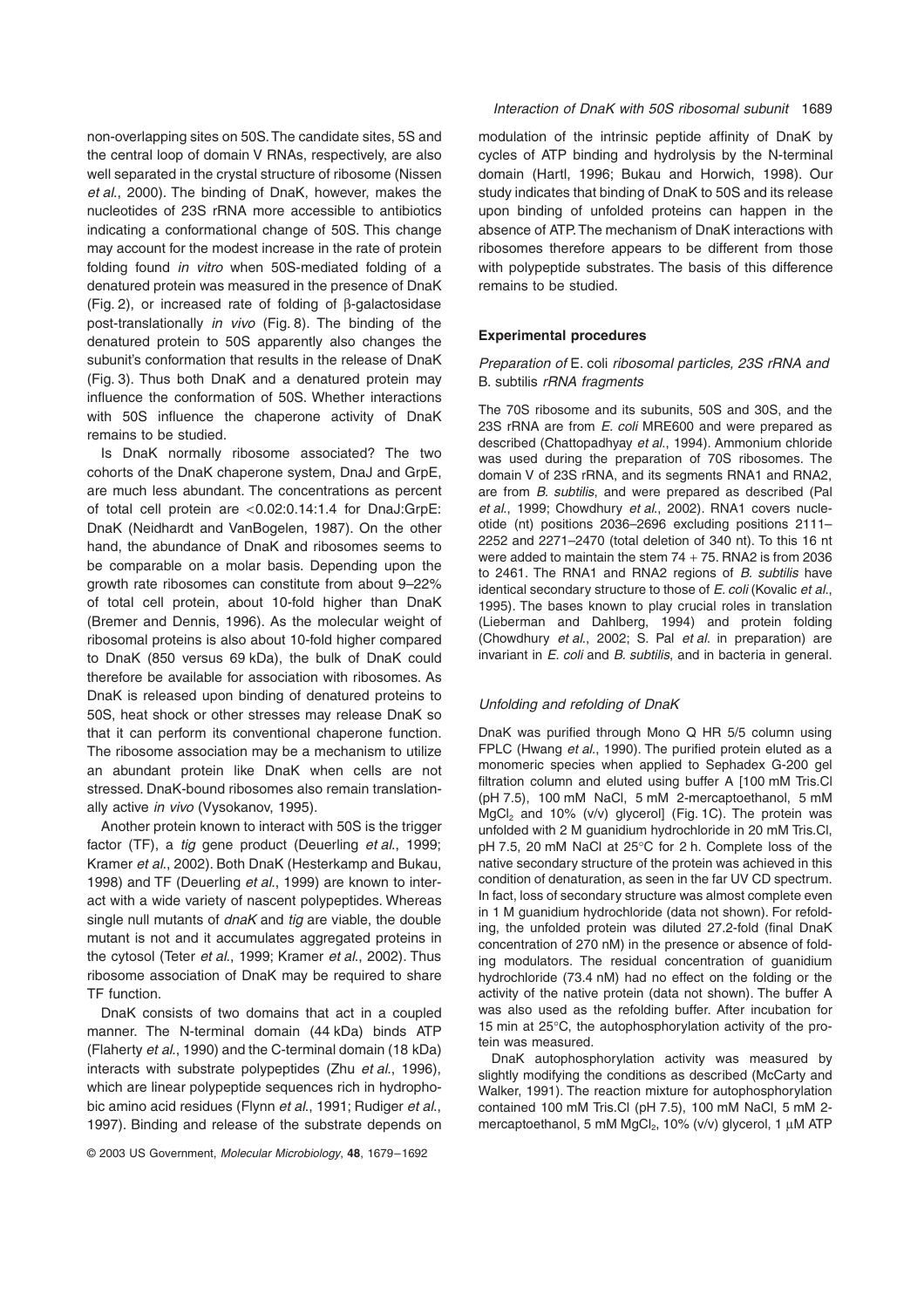## 1690 J. Ghosh et al.

and 10  $\mu$ Ci of [ $\gamma$ -<sup>32</sup>P]-ATP. The reaction was carried out at 37<sup>°</sup>C for 15 min. The <sup>32</sup>P-labelled protein was precipitated with cold TCA, centrifuged and washed with chilled acetone. The precipitated protein following resuspension was subjected to10% SDS-PAGE, and visualized by autoradiography of the gel.

# FITC and RITC labelling of proteins

The protein bovine carbonic anhydrase (BCA) and DnaK were labelled with the fluorescent probe FITC or RITC as described (Pal et al., 1999; Sanyal et al., 2002). The fluorescent labelling of DnaK did not alter its autophosphorylation activity significantly. FITC-labelled proteins were measured by fluorescence emission at 520 nm when excited at 495 nm using a Hitachi F-3010 fluorimeter. The wavelengths were 575 nm and 520 nm, respectively, for RITC-labelled proteins. The BCA activity was measured as described (Pal et al., 1999).

# Synthesis and phosphorylation of DnaK in E. coli

For in vivo overexpression of DnaK, plasmid pBN15 was used that contained the genes for DnaK and DnaJ under  $P_{tac}$ promoter (Blum et al., 1992). The plasmid was isolated from E. coli PBL328 (Blum et al., 1992) and was used to transform E. coli XL1Blue. XL1Blue/pBN15 cells were grown in low phosphate media till  $OD_{600}$  of the culture reached about 0.1. DnaK synthesis was induced with 60 uM IPTG (Blum et al., 1992). After 20 min of induction, 5  $\mu$ Ci ml<sup>-1</sup> of  $H_3^{32}PO_4$  was added to the culture. After another 10 min (i.e. 30 min after induction) the culture was divided into two equal parts. One was allowed to grow as control. To the other, one of the four antibiotics, chloramphenicol, lincomycin, streptomycin and kasugamycin, was added at concentrations that stop cellular protein synthesis instantly as measured by stoppage of 35Smethionine incorporation (Chattopadhyay et al., 1999). The arrest of DnaK protein synthesis was confirmed by immunoblotting using anti-DnaK antibody. At different times aliquots were withdrawn from the two flasks. Because the number of cells would increase with time in the absence of antibiotics, the aliquots withdrawn from the control were adjusted to keep the OD units identical to that at the time of antibiotic addition. The aliquots were centrifuged for 1 min at 10 000 r.p.m. as soon as they were collected, suspended in buffer A (refolding buffer) and lysed with toluene. The lysis prevents further autophosphorylation of DnaK in the extract (data not shown). The aqueous phase was collected, and the cellular debris removed by centrifugation at 10 000 r.p.m. To remove nucleic acid from the supernatant, it was mixed with DEAE-cellulose equilibrated with buffer A. After gentle swirling for several min at room temperature the mixture was centrifuged. DnaK was eluted from the pellet by washing with 400 mM NaCl in 100 mM Tris.Cl, pH 7.8, and centrifugation at 10 000 r.p.m. for 5 min at room temperature. This led to complete removal of <sup>32</sup>P-labelled nucleic acids that were retained by the DEAEcellulose in the pellet. The supernatant was mixed with chilled TCA to a final concentration of 5%. The mixture was incubated in ice for 30 min and the protein recovered by centrifugation at 14 000 r.p.m. for 30 min at 4∞C. The pellet was washed with chilled acetone and, after resuspension, run in a 10% SDS-PAGE. After autoradiography, the band corresponding to DnaK was scanned to determine its intensity in arbitrary units. The DnaK band was identified by using as marker purified DnaK labelled in vitro with <sup>32</sup>P. The identity was further confirmed by immunoprecipitation of the cell extract with anti-DnaK polyclonal antibody that removed the band from the supernatant, as monitored by SDS-PAGE (data not shown).

## **Acknowledgements**

The authors thank Paul Blum for pBN15 and E. coli PBL328, and Mike Maurizi and Yawen Bai (both NCI) for thoughtful comments on the manuscript. We also thank Soumen Basak, Abhijit Chakraborti and Dilip Debnath of SINP, Kolkata and B.C. Mondal and Anamika Missra for help at various stages of the work. This work was supported by CSIR (grant no. 37(1058)/00/EMR-II) and DBT (grant no. PR 1796/BRB/15/ 178/99), Govt. of India. J.G and A.B. are CSIR senior research fellows, S.C. is a UGC senior research fellow and A.B. is a CSIR junior research fellow.

# **References**

- Alix, J.H., and Guerin, M.F. (1993) Mutant DnaK chaperones cause ribosome assembly defects in Escherichia coli. Proc Natl Acad Sci USA **90:** 9725–9729.
- Argent, R.H., Parrott, A.M., Day, P.J., Roberts, L.M., Stockley, P.G., Lord, J.M., and Radford, S.E. (2000) Ribosome-mediated folding of partially unfolded ricin A-chain. J Biol Chem **275:** 9263–9269.
- Blum, P., Ory, J., Bauernfeind, J., and Krska, J. (1992) Physiological consequences of DnaK and DnaJ overproduction in Escherichia coli. J Bacteriol **174:** 7436–7444.
- Bremer, H., and Dennis, P.P. (1996) Modulation of chemical composition and other parameters of the cell by growth rate. In Escherichia Coli and Salmonella, Vol. 2. Curtiss, R. III, Ingraham, J.L., Lin, E.C.C., Low, K.B., Magasanik, B., Reznikoff, W.S., Riley, M., Schaechter, M., and Umbarger, H.E., (eds). Washington, D.C. : American Society for Microbiology Press, pp. 1553–1569.
- Bukau, B., and Horwich, A.L. (1998) The Hsp70 and Hsp60 chaperone machines. Cell **92:** 351–366.
- Chattopadhyay, S., Das, B., Bera, A.K., Dasgupta, D., and Dasgupta, C. (1994) Refolding of denatured lactate dehydrogenase by Escherichia coli ribosomes. Biochem J **300:** 717–721.
- Chattopadhyay, S., Das, B., and Dasgupta, C. (1996) Reactivation of denatured proteins by 23S ribosomal RNA: role of domain V. Proc Natl Acad Sci USA **93:** 8284–8287.
- Chattopadhyay, S., Pal, S., Pal, D., Sarkar, D., Chandra, S., and Das Gupta, C. (1999) Protein folding in Escherichia coli: role of 23S ribosomal RNA. Biochim Biophys Acta **1429:** 293–298.
- Chowdhury, S., Pal, S., Ghosh, J., and DasGupta, C. (2002) Mutations in domain V of the 23S ribosomal RNA of Bacillus subtilis that inactivate its protein folding property in vitro. Nucleic Acids Res **30:** 1278–1285.
- Clark, P.L., and King, J. (2001) A newly synthesized,

© 2003 US Government, Molecular Microbiology, **48**, 1679–1692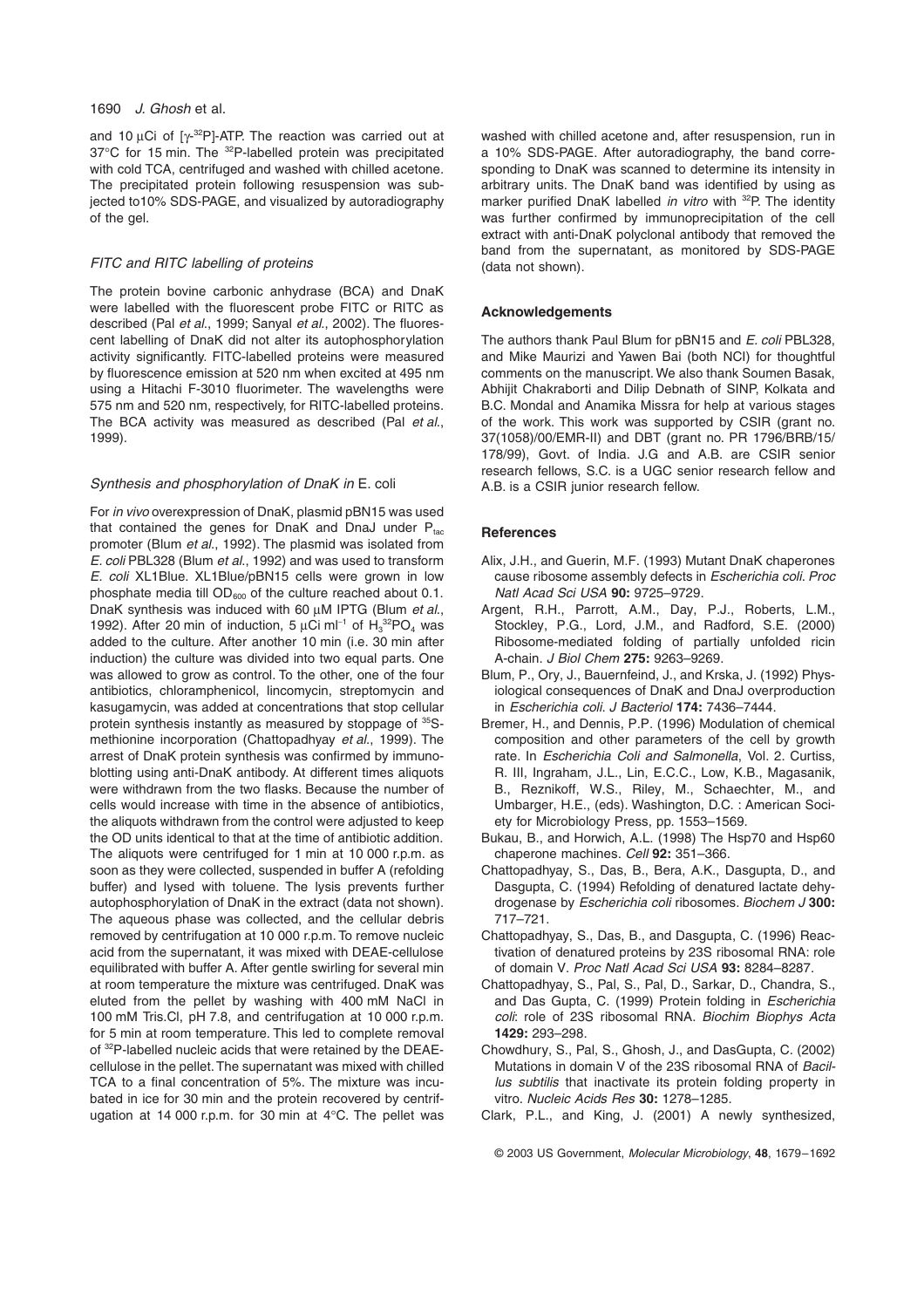ribosome-bound polypeptide chain adopts conformations dissimilar from early in vitro refolding intermediates. *J Biol* Chem **276:** 25411–25420.

- Das, B., Chattopadhyay, S., and Dasgupta, C. (1992) Reactivation of denatured fungal glucose 6-phosphate dehydrogenase and E. coli alkaline phosphatase with E. coli ribosomes. Biochem Biophys Res Commun **183:** 774– 780.
- Das, B., Chattopadhyay, S., Bera, A.K., and Dasgupta, C. (1996) In vitro protein folding by ribosomes from Escherichia coli, wheat germ and rat liver: the role of the 50S particle and its 23S rRNA. Eur J Biochem **235:** 613–621.
- Deuerling, E., Schulze-Specking, A., Tomoyasu, T., Mogk, A., and Bukau, B. (1999) Trigger factor and DnaK cooperate in folding of newly synthesized proteins. Nature **400:** 693– 696.
- Flaherty, K.M., DeLuca-Flaherty, C., and McKay, D.B. (1990) Three-dimensional structure of the ATPase fragment of a 70K heat-shock cognate protein. Nature **346:** 623–628.
- Flynn, G.C., Pohl, J., Flocco, M.T., and Rothman, J.E. (1991) Peptide-binding specificity of the molecular chaperone BiP. Nature **353:** 726–730.
- Frydman, J. (2001) Folding of newly translated proteins in vivo: the role of molecular chaperones. Annu Rev Biochem **70:** 603–647.
- Georgopoulos, C., Ang, D., Liberek, K., and Zylicz, M. (1990) Stress Proteins in Biology and Medicine. Plainview, New York: Cold Spring Harbor Press.
- Hartl, F.U. (1996) Molecular chaperones in cellular protein folding. Nature **381:** 571–579.
- Hesterkamp, T., and Bukau, B. (1998) Role of the DnaK and HscA homologs of Hsp70 chaperones in protein folding in E coli. EMBO J **17:** 4818–4828.
- Hwang, D.S., Crooke, E., and Kornberg, A. (1990) Aggregated dnaA protein is dissociated and activated for DNA replication by phospholipase or dnaK protein. J Biol Chem **265:** 19244–19248.
- Kang, P.J., and Craig, E.A. (1990) Identification and characterization of a new Escherichia coli gene that is a dosagedependent suppressor of a dnaK deletion mutation. J Bacteriol **172:** 2055–2064.
- Kovalic, D., Giannattasio, R.B., and Weisblum, B. (1995) Methylation of minimalist 23S rRNA sequences in vitro by ErmSF (TlrA) N-methyltransferase. Biochemistry **34:** 15838–15844.
- Kramer, G., Ramachandiran, V., and Hardesty, B. (2001) Cotranslational folding – omnia mea mecum porto? Int J Biochem Cell Biol **33:** 541–553.
- Kramer, G., Rauch, T., Rist, W., Vorderwulbecke, S., Patzelt, H., Schulze-Specking, A., et al. (2002) L23 protein functions as a chaperone docking site on the ribosome. Nature **419:** 171–174.
- Kudlicki, W., Coffman, A., Kramer, G., and Hardesty, B. (1997) Ribosomes and ribosomal RNA as chaperones for folding of proteins. Fold Des **2:** 101–108.
- Lieberman, K.R., and Dahlberg, A.E. (1994) The importance of conserved nucleotides of 23 S ribosomal RNA and transfer RNA in ribosome catalyzed peptide bond formation. J Biol Chem **269:** 16163–16169.
- McCarty, J.S., and Walker, G.C. (1991) DnaK as a thermometer: threonine-199 is site of autophosphorylation and is

critical for ATPase activity. Proc Natl Acad Sci USA **88:** 9513–9517.

- Neidhardt, F.C., and VanBogelen, R.A. (1987) Heat shock response. In Escherichia coli and Salmonella. Vol. 2. Ingraham, J.L., Low, K.B., Magasanik, B., Schaechter, M., and Umbarger, H.E., (eds). Washington, D.C.: American Society for Microbiology Press, pp. 1334–1345.
- Nelson, R.J., Ziegelhoffer, T., Nicolet, C., Werner-Washburne, M., and Craig, E.A. (1992) The translation machinery and 70 kd heat shock protein cooperate in protein synthesis. Cell **71:** 97–105.
- Nissen, P., Hansen, J., Ban, N., Moore, P.B., and Steitz, T.A. (2000) The structural basis of ribosome activity in peptide bond synthesis. Science **289:** 920–930.
- Noller, H.F. (1991) Ribosomal RNA and translation. Annu Rev Biochem **60:** 191–227.
- Okada, S., Okada, T., Aimi, T., Morinaga, T., and Itoh, T. (2000) HSP70 and ribosomal protein L2: novel 5S rRNA binding proteins in Escherichia coli. FEBS Lett **485:** 153– 156.
- Pal, D., Chattopadhyay, S., Chandra, S., Sarkar, D., Chakraborty, A., and Das Gupta, C. (1997) Reactivation of denatured proteins by domain V of bacterial 23S rRNA. Nucleic Acids Res **25:** 5047–5051.
- Pal, S., Chandra, S., Chowdhury, S., Sarkar, D., Ghosh, A.N., and Das Gupta, C. (1999) Complementary role of two fragments of domain V of 23 S ribosomal RNA in protein folding. J Biol Chem **274:** 32771–32777.
- Radford, S.E. (2000) Protein folding: progress made and promises ahead. Trends Biochem Sci **25:** 611–618.
- Rothman, J.E. (1994) Mechanisms of intracellular protein transport. Nature **372:** 55–63.
- Rudiger, S., Germeroth, L., Schneider-Mergener, J., and Bukau, B. (1997) Substrate specificity of the DnaK chaperone determined by screening cellulose-bound peptide libraries. EMBO J **16:** 1501–1507.
- Sanyal, S.C., Pal, S., Chaudhuri, S., and DasGupta, C. (2002) 23S rRNA assisted folding of cytoplasmic malate dehydrogenase is distinctly different from its self-folding. Nucleic Acids Res **30:** 2390–2397.
- Schmid, S.L. (1997) Clathrin-coated vesicle formation and protein sorting: an integrated process. Annu Rev Biochem **66:** 511–548.
- Seeger, M., Osorio, G., and Jerez, C.A. (1996) Phosphorylation of GroEL, DnaK and other proteins from Thiobacillus ferrooxidans grown under different conditions. FEMS Microbiol Lett **138:** 129–134.
- Sherman, M.Y., and Goldberg, A.L. (1993) Heat shock of Escherichia coli increases binding of dnaK (the hsp70 homolog) to polypeptides by promoting its phosphorylation. Proc Natl Acad Sci USA **90:** 8648– 8652.
- Teter, S.A., Houry, W.A., Ang, D., Tradler, T., Rockabrand, D., Fischer, G., et al. (1999) Polypeptide flux through bacterial Hsp70: DnaK cooperates with trigger factor in chaperoning nascent chains. Cell **97:** 755–765.
- Tilly, K., McKittrick, N., Zylicz, M., and Georgopoulos, C. (1983) The dnaK protein modulates the heat-shock response of Escherichia coli. Cell **34:** 641–646.
- Vysokanov, A.V. (1995) Synthesis of chloramphenicol acetyltransferase in a coupled transcription-translation in vitro